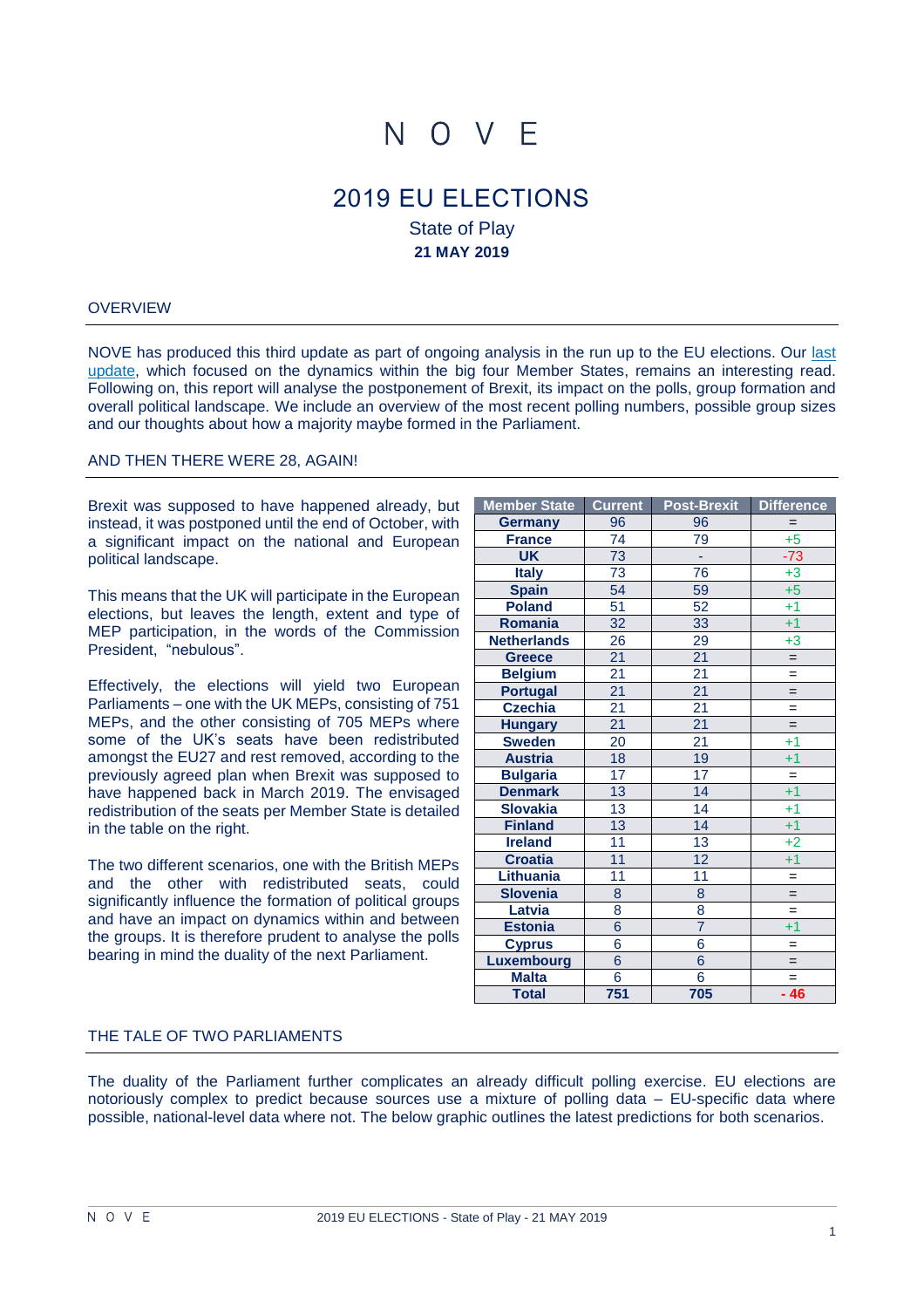| <b>Current seats: Total 751</b> |                                        |                           |                                  |                            |              |                                      |                          |                                     |                                |
|---------------------------------|----------------------------------------|---------------------------|----------------------------------|----------------------------|--------------|--------------------------------------|--------------------------|-------------------------------------|--------------------------------|
|                                 | <b>EPP</b>                             |                           | S&D                              | <b>ALDE</b>                | <b>ECR</b>   | <b>Greens</b><br><b>EFA</b>          | <b>GUE</b><br><b>NGL</b> | <b>EFDD</b>                         | <b>New</b><br><b>ENF</b><br>ΝI |
|                                 | 217<br>(29%)                           |                           | 185<br>(25%)                     | 68<br>(9%)                 | 76<br>(10%)  | 52<br>(7%)                           | 52<br>(7%)               | 41<br>(5%                           | 21<br>37<br>(5%)<br>(2%)       |
|                                 |                                        |                           |                                  |                            |              |                                      |                          |                                     |                                |
|                                 | Projected seats with the UK: 751 MEPs  |                           |                                  |                            |              |                                      |                          |                                     |                                |
| <b>Politico</b>                 |                                        |                           |                                  |                            |              |                                      |                          |                                     |                                |
|                                 | 170 $\downarrow$<br>(23%)              | 144 $\perp$<br>(19%)      | $104 \text{ } \uparrow$<br>(14%) | $62 \perp$<br>(8%)         | 56<br>(7.5%) | 50 <sup>°</sup><br>(6.5%)            | 44<br>(6%                | $71$ ↑<br>(9%)                      | 50 <sub>1</sub><br>$(6.5\%)$   |
| FT.                             |                                        |                           |                                  |                            |              |                                      |                          |                                     |                                |
|                                 | 167 $\perp$<br>(22%)                   | 150 ↓<br>(20%)            | $1100 \uparrow$<br>(13%)         | $58+$<br>(8%)              | 55<br>(7%)   | 49<br>(6.5%)                         | 56<br>(7.5%              | $53 \uparrow$<br>(7%)               | $63 \uparrow$<br>(8.5%)        |
|                                 |                                        |                           |                                  |                            |              |                                      |                          |                                     |                                |
|                                 | Projected seats after Brexit: 705 MEPs |                           |                                  |                            |              |                                      |                          |                                     |                                |
| <b>Politico</b>                 |                                        |                           |                                  |                            |              |                                      |                          |                                     |                                |
|                                 | 177 <sub>1</sub><br>(25%)              | 130 <sub>1</sub><br>(18%) | $97 \uparrow$<br>(14%)           | 55 $\downarrow$<br>$(8\%)$ | 49<br>(7%)   | 53<br>23<br>(7.5%)<br>(3%            |                          | $74 \uparrow$<br>$(10\%)$ $(6.5\%)$ | 47 ↑                           |
| FT                              |                                        |                           |                                  |                            |              |                                      |                          |                                     |                                |
|                                 | $172 \perp$<br>(24%)                   | 137 <sub>1</sub><br>(19%) | 96 1<br>(14%)                    | 49↓<br>(7%)                | 51<br>(7%)   | 32 <sub>1</sub><br>49<br>(7%)<br>(4% |                          | 56 1<br>$(8\%)$                     | $63 \uparrow$<br>$(9\%)$       |
| 50%                             |                                        |                           |                                  |                            |              |                                      |                          |                                     |                                |

- The polling sources work on the **presumption that current political groups will continue to exist** in the next mandate.
- The arrows show which European Parliament groups are likely to significantly improve their position in the EP and those which are set to lose seats compared to 2014-19.
- The high numbers in the NI/New column reflect the lack of clarity as to where newly formed parties which do not currently align with any group may end up. However, it is unlikely that the NI portion of the Parliament would stay that large as they will likely join official groups.

# EPP

Compared to the current composition of the Parliament, the EPP is poised to enter the first Plenary session of the new Parliament **losing approximately 40 seats**. Their national delegations from France, Spain, Poland and Italy are likely to be severely depleted. The potential departure of the currently suspended Hungarian member – Victor Orban's Fidesz party (projected to get 14 MEPs) – could also further reduce their size, bringing them potentially *en par* with the S&D. However, the **EPP** is the group set to **gain most from Brexit,** not having a British member party, and therefore not losing any seats, whilst also gaining the most MEPs from the post-Brexit redistribution.

# S&D

The **S&D's decline** should be **temporarily cushioned by the Brexit delay** (because the British Labour delegation would remain), but in a post-Brexit scenario, they are likely to **lose the most** both in percentage points and in absolute numbers of seats. Just like the EPP, they face a possible departure of one of their important parties, PSD Romania (governing party), whose delegation is projected to be in double digits. However, with the second largest group in the Parliament, a string of recent (Finland and Spain) and likely upcoming (Denmark in June) electoral successes, the Socialists will have some momentum ahead of the negotiations for key European posts (Commission and Council Presidents, Commission portfolios, HRVP, ECB, etc). Additionally, a possible structured partnership with the Greek Prime Minister Alexis Tsipras (GUE, but participating at PES meetings) could help them further in the negotiations this summer.

# ALDE

The **biggest winner of the elections should be ALDE,** in partnership with President Macron and his "En Marche" party. Not only is their group likely to grow by almost a half, they could position themselves as the leaders of a "progressive block" in the Parliament, equally acceptable as a partner to S&D and EPP. They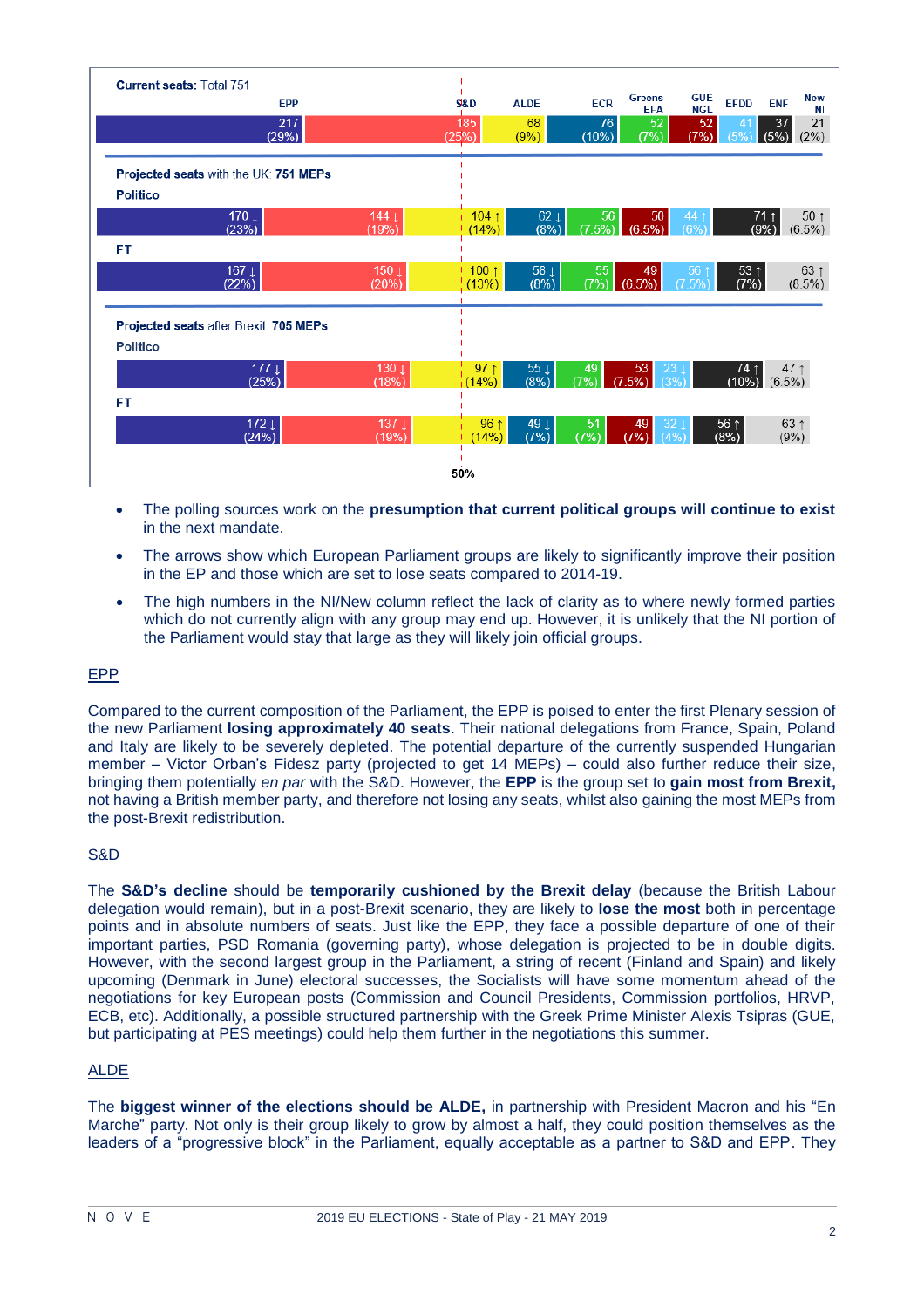could also act as kingmaker in the European Council where they still control 8 seats out of 27 (though the UK remains an EU member, their representatives are unlikely to take an active part in decision-making).

# ECR

**Brexit** will have the most far-reaching impact on the **ECR group**. Not only does their largest delegation, the UK Conservatives, look certain to suffer major loses at the coming ballot, their participation in the group could hinder ECR's plans for growth that we explored in our [first note](https://nove.eu/wp-content/uploads/2019/01/NOVE-note-on-EU-Elections_Jan19.pdf) of this series. Combined with the UK Conservative Party's Brexit stance, it is possible that they may decide to stay out of the group structures entirely and sit (should they even come) as non-attached MEPs, unlike other British MEPs.

# ENF

Anti-establishment populist and (far) right parties have received new impetus from the initiative of the Italian Deputy Prime Minister, Mateo Salvini, and his European Alliance of Peoples and Nations (**EAPN**), a movement which combines many current **ENF** and some ECR parties. However, it is still uncertain how this grouping would position themselves in the new Parliament. It is possible that the EAPN would form their own group or that some parties join the restructured ECR. If EAPN does become a group, it would replace the ENF and likely spell an end to the EFDD, welcoming at the beginning Nigel Farage and his Brexit party, and potentially even poaching some potential new members from the ECR, bringing their numbers **close to 100 MEPs** (at least pre-Brexit). Either way, should EAPN become a group, they will be the fourth largest and become more difficult to neglect.

#### **Others**

**EFDD** group is very **unlikely to survive** in the next mandate, leaving an open question as to what would Italy's 5Stars movement do. Two groups whose sizes should not drastically change are **GUE/NGL** and the **Greens/EFA**. GUE could face challenges of their Greek member – Syriza – leaving the group for S&D and Sin Fein possibly joining the EFA part of the Green's group. At same time, Greens could have a better result than envisaged by the polls, being one of traditional destinations for "revolt votes". Notwithstanding, the Greens have already achieved a status of a partner of the political mainstream in Brussels and their influence in the Parliament is likely to grow.

# NEWS FROM SELECTED MEMBER STATES

Last time we analysed the situation in Germany, France, Italy and Spain. Now, we focus on Member States and regions which, beyond the "Big 4", could play a major role in the coming term: the Visegrad 4 countries and the recent gains of the Social-Democrats in the North and the South of the Continent.

# *VISEGRAD 4 – A REALM OF INSTITUTIONAL POPULISTS*

A former EPP stronghold in the post-2004 enlargement period, the countries of the Visegrad 4 group (V4) – Poland, Czechia, Slovakia and Hungary – have all slowly veered towards populism. While belonging to four main political families (EPP, PES, ALDE and ACRE), the leaders of the V4 have espoused nativist and populist rhetoric but these elections may shake things up.

#### Poland

The largest of the V4, Poland, has been under the scrutiny of Brussels for challenges to the rule of law and diminishing democratic standards for a while. Domestically, however, it hasn't had much of an impact on the governing Law and Justice (PiS, ECR) party, whose support has been hovering close to 40% and whose EP delegation is likely to grow by 4-5 MEPs, making it one of the largest parties in the next Parliament. Following their success in some major cities in the recent local elections, the opposition parties decided to unite ahead of the European elections and present themselves as a single front against the PiS. As a consequence, both sides presented strong candidate lists and Poland may send to Brussels some real heavyweights, including six former PMs (five from the opposition, one from PiS) and for the first time, send Liberal MEPs. Polish MEPs will certainly play a leading role in the next ECR group and will have an important place within the EPP.